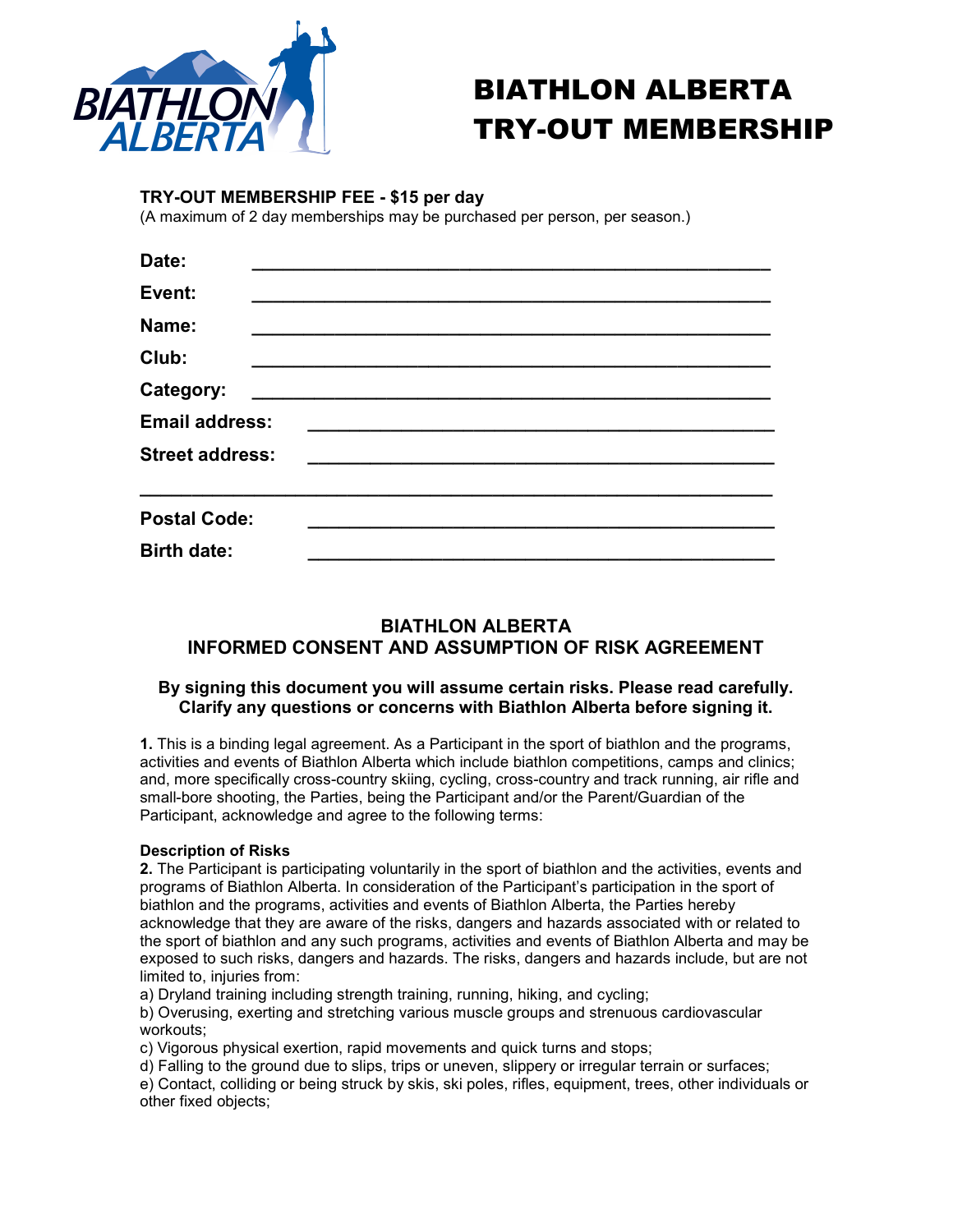f) Failing to participate within one's abilities, skill and within designated areas;

g) Becoming lost or separated from the group or the group becoming split up;

h) Failure to properly use any piece of equipment or from the mechanical failure of any piece of equipment;

i) Improper storage, carriage or use of rifles;

j) Extreme weather conditions which may result in frostbite, snowstorms, sunstroke or lightning strikes;

k) Encounters with animals or plants including allergic reactions;

l) Travel to and from training, competitive events and associated non-competitive events which are an integral part of the Biathlon Alberta's activities; or

m) Other risks normally associated with participation in the activity and environment of biathlon.

3. Furthermore, the Parties are aware:

a) That injuries sustained can be severe, paralyzing and fatal;

b) That the Participant may experience anxiety or embarrassment while challenging themselves during the activities, events and programs of Biathlon Alberta;

c) That the risk of injury is reduced if the Participant follows all rules established for participation, and;

d) That the risk of injury increases as the Participant becomes fatigued.

## $\Box$  The Parties have read and agree to be bound by paragraphs 1 – 3.

#### Disclaimer

4. In consideration of Biathlon Alberta allowing the Participant to participate, the Parties agree that Biathlon Alberta and its respective directors, officers, committee members, members, employees, volunteers, participants, agents and representatives are not responsible for any injury, personal injury, damage, property damage, expense, loss of income or loss of any kind suffered by the Participant during, or as a result of, any program, activity or event of Biathlon Alberta, caused by the risks, dangers and hazards associated with the programs, activities and events of Biathlon Alberta described herein.

#### Acknowledgement

5. The Parties acknowledge that:

a) The Participant's physical condition is sufficient to allow participation in the sport of biathlon and the activities, events and programs of Biathlon Alberta.

b) The rights to obtain as much information as required about Biathlon Alberta programs, activities and events and the associated risks and hazards have been provided to the Parties by

Biathlon Alberta.

c) They have read this agreement understand it, have executed this agreement voluntarily, and that this agreement is to be binding upon the Parties, their heirs, executors, administrators and representatives.

## $\Box$  The Parties have read and agree to be bound by paragraphs 4 – 5.

#### Agreement

By checking the "Parties Agree" icon, the Parties agree to execute this agreement voluntarily and to be bound by this Legal Agreement.

 $\mathcal{L}_\text{max}$  , and the contract of the contract of the contract of the contract of the contract of the contract of the contract of the contract of the contract of the contract of the contract of the contract of the contr

 $\mathcal{L}_\text{max}$  , and the contract of the contract of the contract of the contract of the contract of the contract of the contract of the contract of the contract of the contract of the contract of the contract of the contr

# THE PARTIES AGREE

# Applicant signature Date

#### Legal Guardian signature Date

\*legal guardian name and signature required for athletes under the age of 18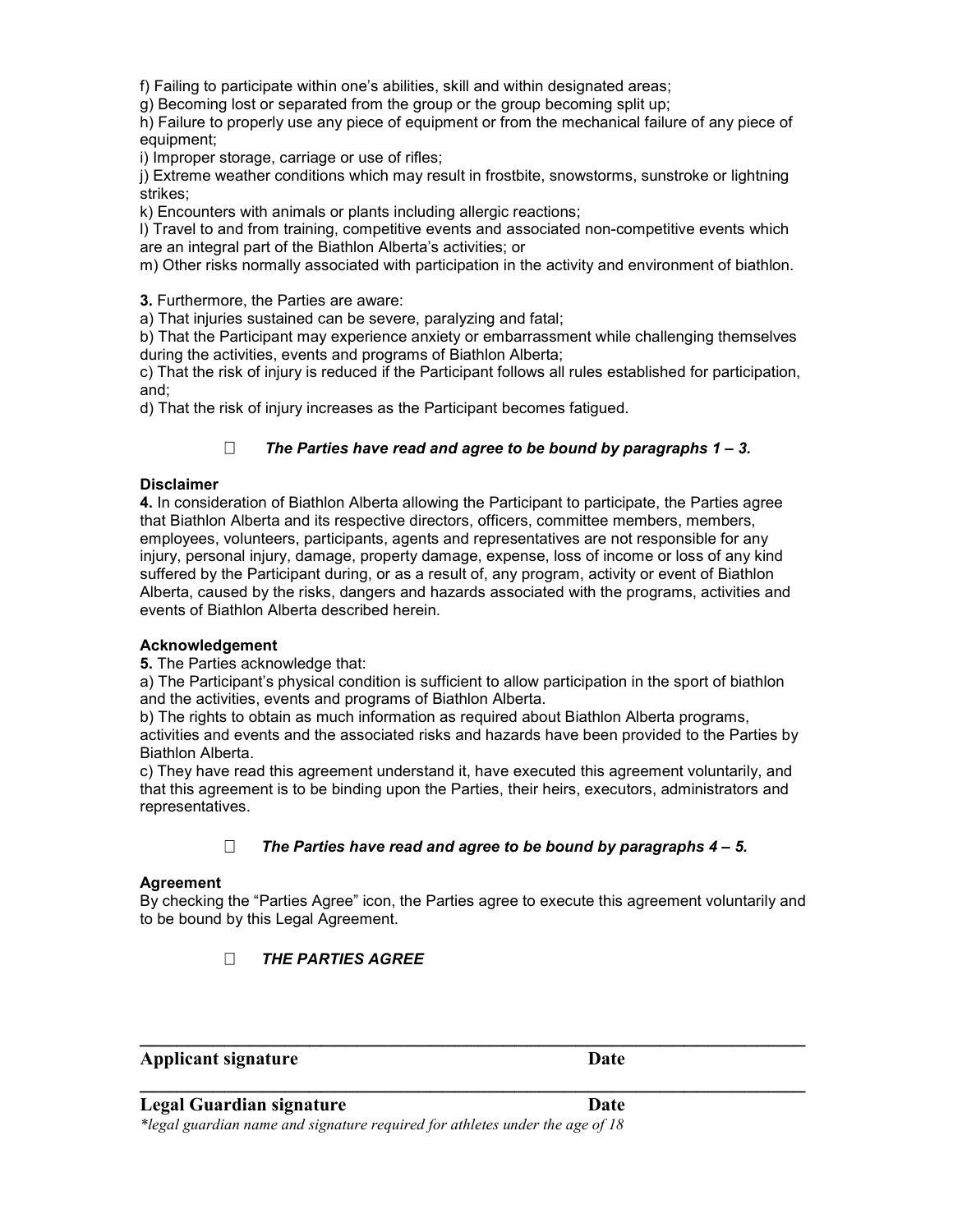# CONSENT FOR USE OF PERSONAL INFORMATION AND PHOTO RELEASE

1. I, the Participant and/or Parent/Guardian, authorize Biathlon Alberta to collect and use personal information about me or my child/ward for the purpose of participation and registration within the sport of biathlon, receiving communications, newsletters and promotions, and posting articles of interest, rosters, statistics, images and results on the Biathlon Alberta website. 2. Furthermore, I, the Participant and/or Parent/Guardian, grant permission to Biathlon Alberta to photograph and/or record me or my child/ward's image and/or voice on still or motion picture film and/or audio tape, and to use this material to promote Biathlon Alberta through the media of newsletters, websites, television, film, radio, print and/or display form. I understand that the audio/visual material and copyright will remain the sole property of Biathlon Alberta and I waive any claim to remuneration for use of audio/visual materials used for these purposes. 3. I understand that I may withdraw such consent at any time by contacting the Biathlon Alberta's Privacy Officer at 403.202.6548.

The Privacy Officer will advise the implications of such withdrawal.

\*We do not sell or distribute your personal information to any other third party not listed herein.\*

## $\Box$  I, the Participant and/or Parent/Guardian, have read and AGREE to be bound by paragraphs  $1 - 3$ .

 $\mathcal{L}_\text{max}$  , and the contract of the contract of the contract of the contract of the contract of the contract of the contract of the contract of the contract of the contract of the contract of the contract of the contr

 $\mathcal{L}_\text{max}$  , and the contract of the contract of the contract of the contract of the contract of the contract of the contract of the contract of the contract of the contract of the contract of the contract of the contr

## Applicant signature Date

Legal Guardian signature Date

\*legal guardian name and signature required for athletes under the age of 18

# BIATHLON ALBERTA RANGE SAFETY RULES

Treat all rifles as if they are loaded. Whenever you handle a rifle:

- $\triangleright$  Point it in a safe direction;
- $\triangleright$  Open the action to determine for yourself that it is not loaded;
- $\triangleright$  Only put your finger on the trigger when you are ready to fire.

1) Each individual athlete is responsible for the safe handling of his/her rifle.

2) All users of biathlon ranges in Alberta must be members of a provincial/territorial or national biathlon association.

3) All users must be lawfully entitled to possess the rifle in use. The use of a rifle by any other person is subject to direct and immediate supervision by a person lawfully entitled to possess the rifle. This is particularly important for athletes new to the sport and the younger athletes. During a competition, the Chief of Range (or any other Biathlon Official) is not responsible for said supervision.

4) A biathlon range safety officer, responsible for opening and closing the range and for enforcing all safety rules, must be present when the range is in operation. During biathlon competitions, the Chief of Range, or his/her designate, is the range safety officer. During training periods, one of the people using the range (with the appropriate credentials) must be appointed the range safety officer.

5) Red and green safety flags, under the control of the range safety officer, must be used when the range is being operated. The red flag indicates that the range is open for shooting. The green flag indicates that the range is closed to shooting. The green flag must be prominently displayed when it is necessary to step in front of the firing line to change paper targets, etc. When the range is closed, all rifles must be unloaded. When the range is